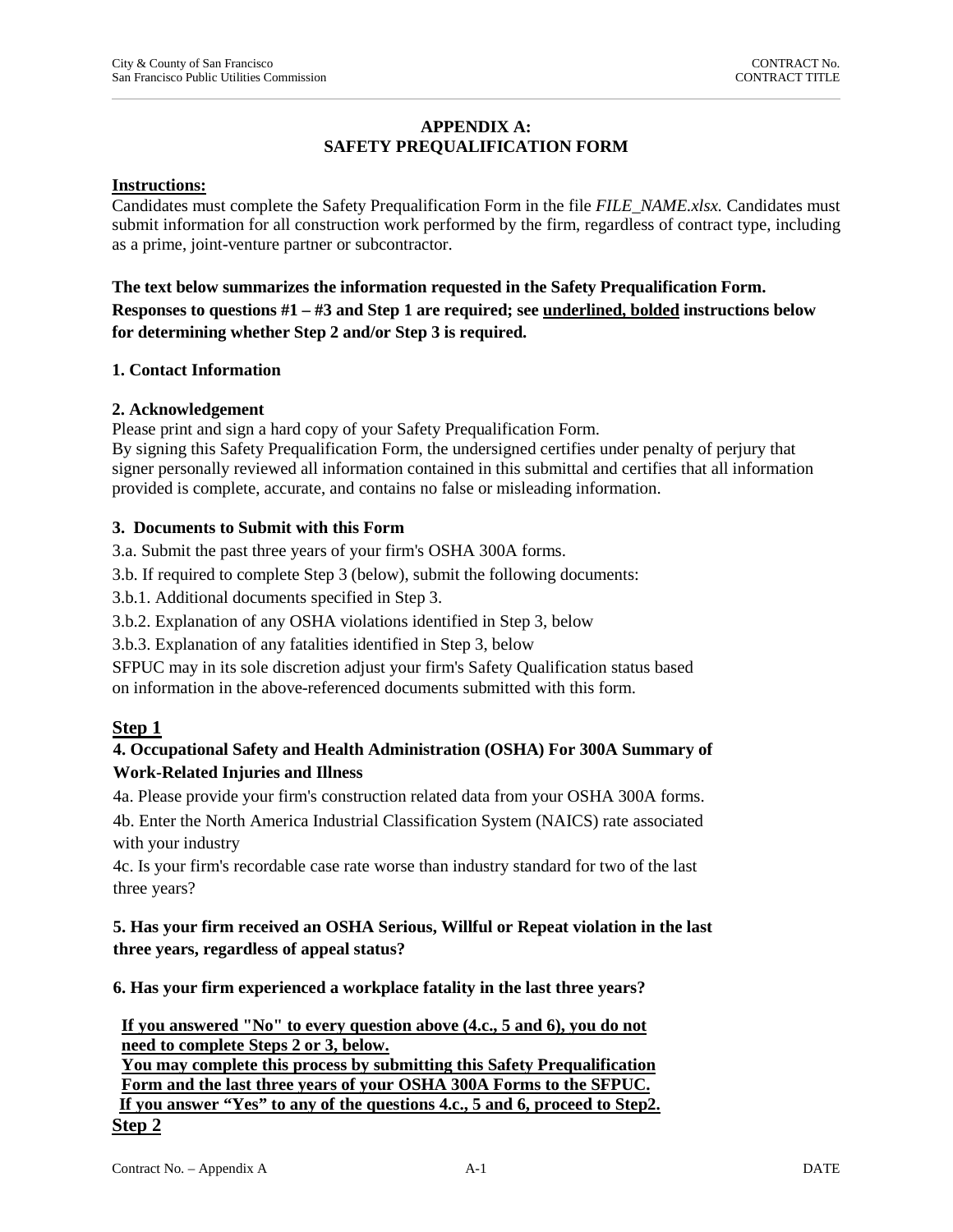## **7. Work Loss Rate**

7a. Your firm's loss work data from your OSHA 300A form 7b. Your firm's NAICS rate associated with your industry 7c. Is your firm's Work Loss rate worse than industry standard for two of the last three years?

**8. Has your firm received an OSHA Willful or Repeat violation in the last three years, regardless of appeal?**

**9a. The annual total hours worked for last three (3) years by all employees as reported on your OSHA 300A form**

**9b. Provide the number of Serious violations issued by OSHA over the past 3 years, regardless of appeal status.**

**9c. Your serious OSHA violation rate per 200,000 hours** 

**9d. Does your firm have more than one serious OSHA violations per 200,000 hours, regardless of appeal status?** 

**10. Did OSHA issue your firm a citation for any incident in which there was a fatality in the last 3 years?** 

*If the answers to question 7.c, 8, 9.d and 10 are all "No", you do not need to go to step 3 You may complete this process by submitting this Safety Prequalification Form and the last three years of your OSHA 300A Forms to the SFPUC If you answer "Yes" to any questions 7.c, 8, 9.d and 10, proceed to Step 3.*

# **Step 3**

**11. Occupational Safety and Health Administration (OSHA) For 300A Summary of Work-Related Injuries and Illness Your firm's data for the last three (3) years, as provided in Q.4** 

### **12. Safety Document Submittals**

12.a. Does your firm have an Injury and Illness Prevention Program?

12.b. Does your firm have a Drug and Alcohol Free Workplace Policy?

12.c. Does your firm have a Job Hazard Analysis (JHA) Procedure?

12.d. Does your firm have a Corporate Safety Manual?

12.e. Does your firm have an Injury and Incident Investigation Process?

12.f. Does your firm have any Employee Safety Training Programs?

12.h. Does your firm have a Safety Field Audit Process?

12.i. Does your firm have a Daily Safety Pre-Task Planning Process?

### **13. OSHA Serious Violations**

Violations should only be listed once. Please list Federal and State OSHA Serious violations issued over the last three (3) years.